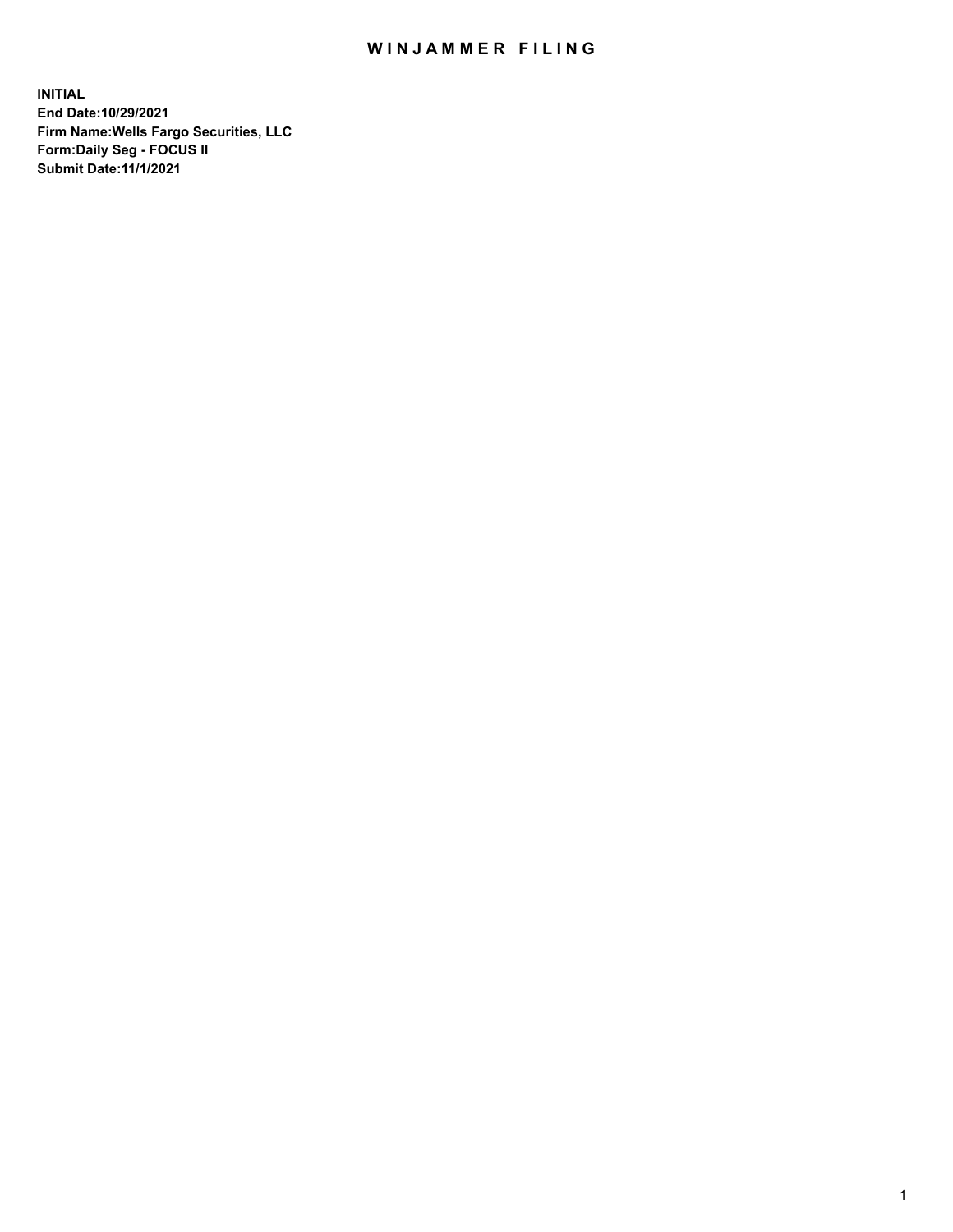**INITIAL End Date:10/29/2021 Firm Name:Wells Fargo Securities, LLC Form:Daily Seg - FOCUS II Submit Date:11/1/2021 Daily Segregation - Cover Page**

| Name of Company                                                                                                                                                                                                                                                                                                               | <b>Wells Fargo Securities LLC</b>                          |
|-------------------------------------------------------------------------------------------------------------------------------------------------------------------------------------------------------------------------------------------------------------------------------------------------------------------------------|------------------------------------------------------------|
| <b>Contact Name</b>                                                                                                                                                                                                                                                                                                           | <b>James Gnall</b>                                         |
| <b>Contact Phone Number</b>                                                                                                                                                                                                                                                                                                   | 917-699-6822                                               |
| <b>Contact Email Address</b>                                                                                                                                                                                                                                                                                                  | james.w.gnall@wellsfargo.com                               |
| FCM's Customer Segregated Funds Residual Interest Target (choose one):<br>a. Minimum dollar amount: ; or<br>b. Minimum percentage of customer segregated funds required:% ; or<br>c. Dollar amount range between: and; or<br>d. Percentage range of customer segregated funds required between:% and%.                        | 125,000,000<br><u>0</u><br>0 <sub>0</sub><br>00            |
| FCM's Customer Secured Amount Funds Residual Interest Target (choose one):<br>a. Minimum dollar amount: ; or<br>b. Minimum percentage of customer secured funds required:%; or<br>c. Dollar amount range between: and; or<br>d. Percentage range of customer secured funds required between: % and %.                         | 35,000,000<br><u>0</u><br>0 <sub>0</sub><br>0 <sub>0</sub> |
| FCM's Cleared Swaps Customer Collateral Residual Interest Target (choose one):<br>a. Minimum dollar amount: ; or<br>b. Minimum percentage of cleared swaps customer collateral required:%; or<br>c. Dollar amount range between: and; or<br>d. Percentage range of cleared swaps customer collateral required between:% and%. | 360,000,000<br><u>0</u><br>00<br>00                        |

Attach supporting documents CH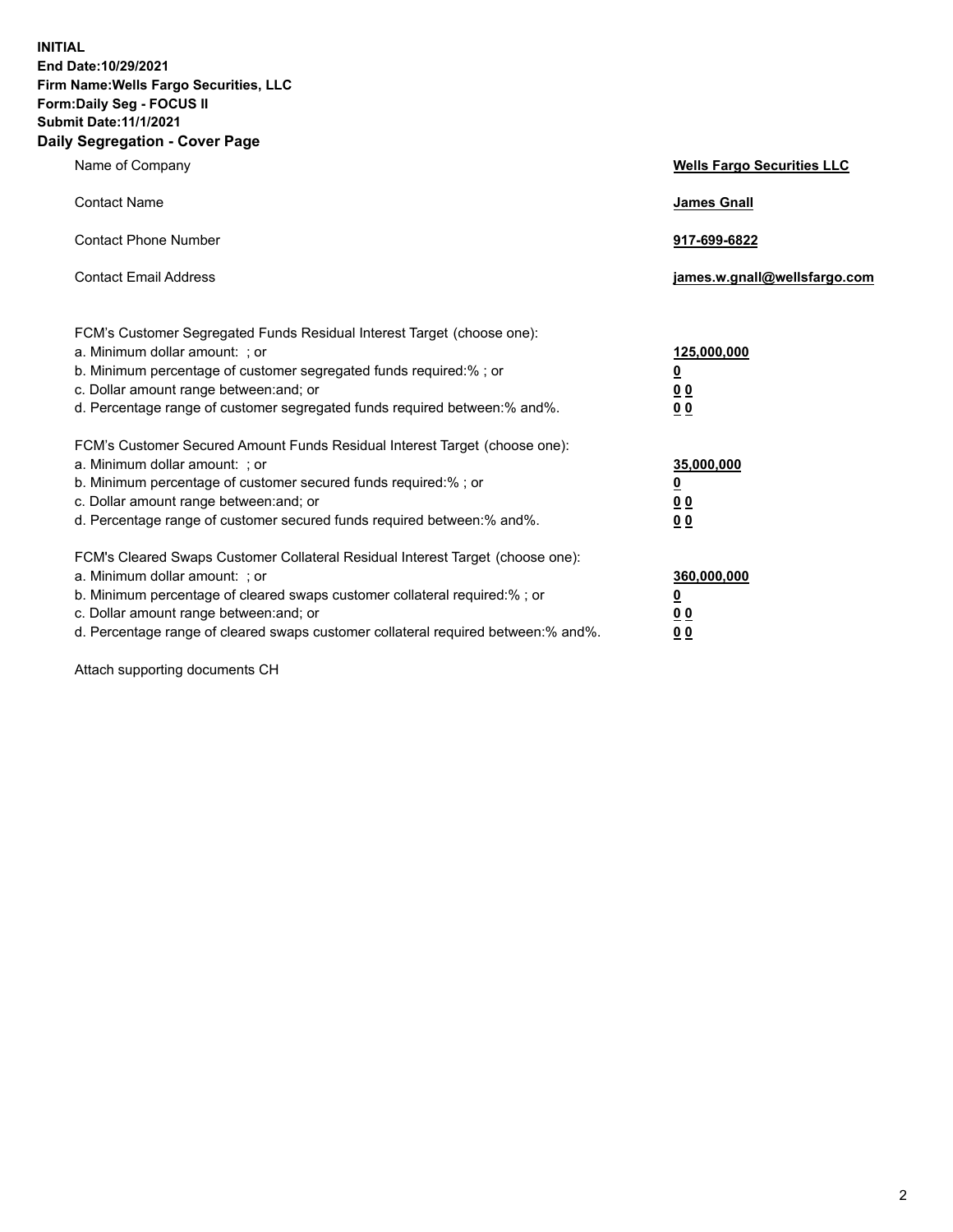**INITIAL End Date:10/29/2021 Firm Name:Wells Fargo Securities, LLC Form:Daily Seg - FOCUS II Submit Date:11/1/2021**

## **Daily Segregation - Secured Amounts**

|     | Foreign Futures and Foreign Options Secured Amounts                                         |                                    |
|-----|---------------------------------------------------------------------------------------------|------------------------------------|
|     | Amount required to be set aside pursuant to law, rule or regulation of a foreign            | $0$ [7305]                         |
|     | government or a rule of a self-regulatory organization authorized thereunder                |                                    |
| 1.  | Net ledger balance - Foreign Futures and Foreign Option Trading - All Customers             |                                    |
|     | A. Cash                                                                                     | 235,380,356 [7315]                 |
|     | B. Securities (at market)                                                                   | 199,994,021 [7317]                 |
| 2.  | Net unrealized profit (loss) in open futures contracts traded on a foreign board of trade   | 93,561,380 [7325]                  |
| 3.  | Exchange traded options                                                                     |                                    |
|     | a. Market value of open option contracts purchased on a foreign board of trade              | 1,936,979 [7335]                   |
|     | b. Market value of open contracts granted (sold) on a foreign board of trade                | -576,174 [7337]                    |
| 4.  | Net equity (deficit) (add lines 1. 2. and 3.)                                               | 530,296,562 [7345]                 |
| 5.  | Account liquidating to a deficit and account with a debit balances - gross amount           | 45,941,469 [7351]                  |
|     | Less: amount offset by customer owned securities                                            | -45,838,237 [7352] 103,232 [7354]  |
| 6.  | Amount required to be set aside as the secured amount - Net Liquidating Equity              | 530,399,794 [7355]                 |
|     | Method (add lines 4 and 5)                                                                  |                                    |
| 7.  | Greater of amount required to be set aside pursuant to foreign jurisdiction (above) or line | 530, 399, 794 [7360]               |
|     | 6.                                                                                          |                                    |
|     | FUNDS DEPOSITED IN SEPARATE REGULATION 30.7 ACCOUNTS                                        |                                    |
| 1.  | Cash in banks                                                                               |                                    |
|     | A. Banks located in the United States                                                       | 73,791,670 [7500]                  |
|     | B. Other banks qualified under Regulation 30.7                                              | 88,027,288 [7520] 161,818,958      |
|     |                                                                                             | [7530]                             |
| 2.  | <b>Securities</b>                                                                           |                                    |
|     | A. In safekeeping with banks located in the United States                                   | 127,712,888 [7540]                 |
|     | B. In safekeeping with other banks qualified under Regulation 30.7                          | 0 [7560] 127,712,888 [7570]        |
| 3.  | Equities with registered futures commission merchants                                       |                                    |
|     | A. Cash                                                                                     | -32,964,843 [7580]                 |
|     | <b>B.</b> Securities                                                                        | 92,292,026 [7590]                  |
|     | C. Unrealized gain (loss) on open futures contracts                                         | 87,580,756 [7600]                  |
|     | D. Value of long option contracts                                                           | 1,936,979 [7610]                   |
|     | E. Value of short option contracts                                                          | -576,174 [7615] 148,268,744 [7620] |
| 4.  | Amounts held by clearing organizations of foreign boards of trade                           |                                    |
|     | A. Cash                                                                                     | $0$ [7640]                         |
|     | <b>B.</b> Securities                                                                        | $0$ [7650]                         |
|     | C. Amount due to (from) clearing organization - daily variation                             | $0$ [7660]                         |
|     | D. Value of long option contracts                                                           | $0$ [7670]                         |
|     | E. Value of short option contracts                                                          | 0 [7675] 0 [7680]                  |
| 5.  | Amounts held by members of foreign boards of trade                                          |                                    |
|     | A. Cash                                                                                     | $-2,474,482$ [7700]                |
|     | <b>B.</b> Securities                                                                        | 200,094,319 [7710]                 |
|     | C. Unrealized gain (loss) on open futures contracts                                         | -24,218,443 [7720]                 |
|     | D. Value of long option contracts                                                           | $0$ [7730]                         |
|     | E. Value of short option contracts                                                          | 0 [7735] 173,401,394 [7740]        |
| 6.  | Amounts with other depositories designated by a foreign board of trade                      | $0$ [7760]                         |
| 7.  | Segregated funds on hand                                                                    | $0$ [7765]                         |
| 8.  | Total funds in separate section 30.7 accounts                                               | 611,201,984 [7770]                 |
| 9.  | Excess (deficiency) Set Aside for Secured Amount (subtract line 7 Secured Statement         | 80,802,190 [7380]                  |
|     | Page 1 from Line 8)                                                                         |                                    |
| 10. | Management Target Amount for Excess funds in separate section 30.7 accounts                 | 35,000,000 [7780]                  |

11. Excess (deficiency) funds in separate 30.7 accounts over (under) Management Target **45,802,190** [7785]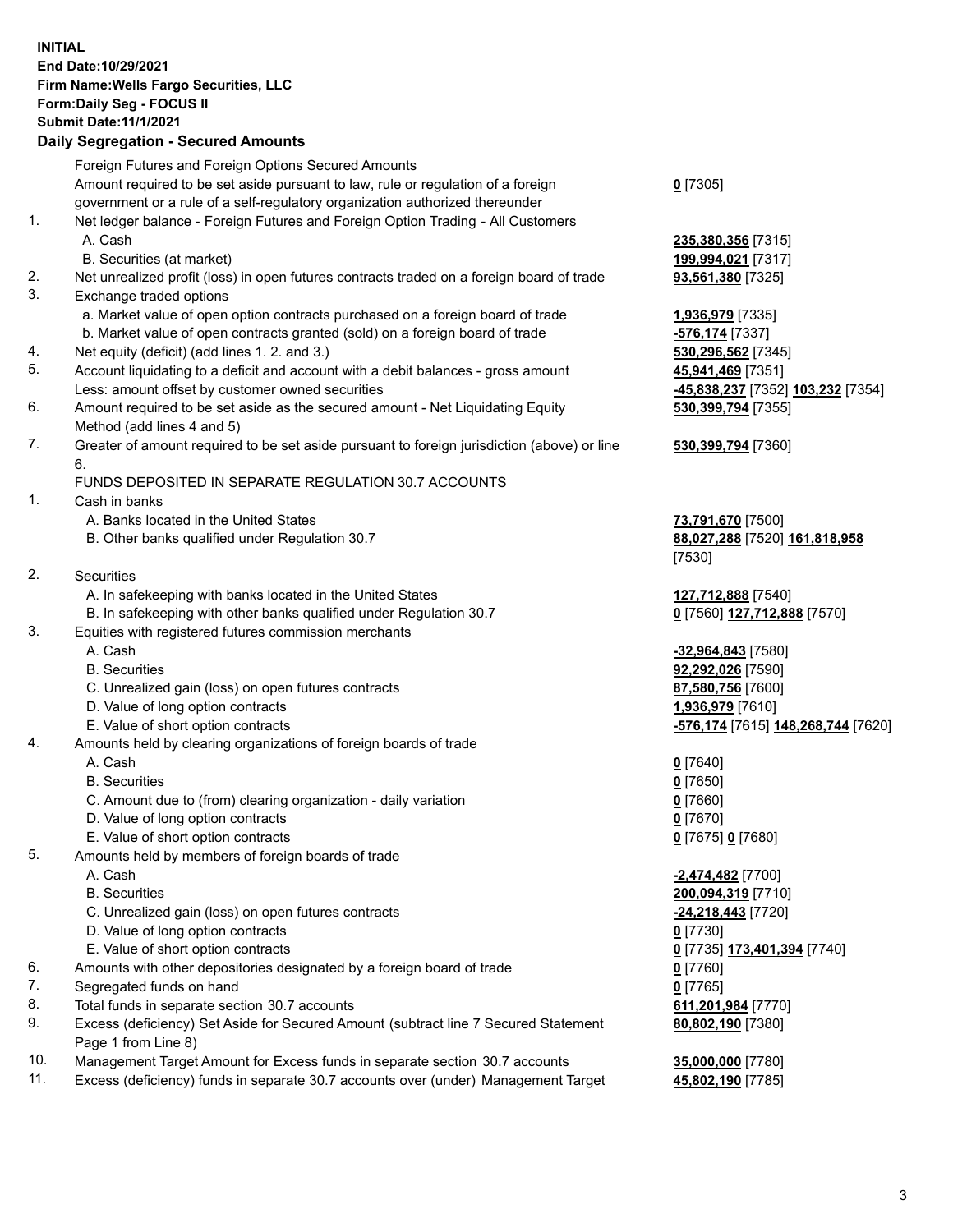**INITIAL End Date:10/29/2021 Firm Name:Wells Fargo Securities, LLC Form:Daily Seg - FOCUS II Submit Date:11/1/2021 Daily Segregation - Segregation Statement** SEGREGATION REQUIREMENTS(Section 4d(2) of the CEAct) 1. Net ledger balance A. Cash **3,948,462,557** [7010] B. Securities (at market) **1,742,754,886** [7020] 2. Net unrealized profit (loss) in open futures contracts traded on a contract market **-364,576,366** [7030] 3. Exchange traded options A. Add market value of open option contracts purchased on a contract market **2,028,586,316** [7032] B. Deduct market value of open option contracts granted (sold) on a contract market **-2,048,837,143** [7033] 4. Net equity (deficit) (add lines 1, 2 and 3) **5,306,390,250** [7040] 5. Accounts liquidating to a deficit and accounts with debit balances - gross amount **30,009,173** [7045] Less: amount offset by customer securities **-29,452,657** [7047] **556,516** [7050] 6. Amount required to be segregated (add lines 4 and 5) **5,306,946,766** [7060] FUNDS IN SEGREGATED ACCOUNTS 7. Deposited in segregated funds bank accounts A. Cash **117,272,376** [7070] B. Securities representing investments of customers' funds (at market) **680,291,242** [7080] C. Securities held for particular customers or option customers in lieu of cash (at market) **106,844,982** [7090] 8. Margins on deposit with derivatives clearing organizations of contract markets A. Cash **2,897,228,735** [7100] B. Securities representing investments of customers' funds (at market) **299,297,396** [7110] C. Securities held for particular customers or option customers in lieu of cash (at market) **1,635,909,904** [7120] 9. Net settlement from (to) derivatives clearing organizations of contract markets **66,588,931** [7130] 10. Exchange traded options A. Value of open long option contracts **2,028,586,316** [7132] B. Value of open short option contracts **-2,048,837,143** [7133] 11. Net equities with other FCMs A. Net liquidating equity **0** [7140] B. Securities representing investments of customers' funds (at market) **0** [7160] C. Securities held for particular customers or option customers in lieu of cash (at market) **0** [7170] 12. Segregated funds on hand **0** [7150] 13. Total amount in segregation (add lines 7 through 12) **5,783,182,739** [7180] 14. Excess (deficiency) funds in segregation (subtract line 6 from line 13) **476,235,973** [7190] 15. Management Target Amount for Excess funds in segregation **125,000,000** [7194] 16. Excess (deficiency) funds in segregation over (under) Management Target Amount **351,235,973** [7198]

Excess